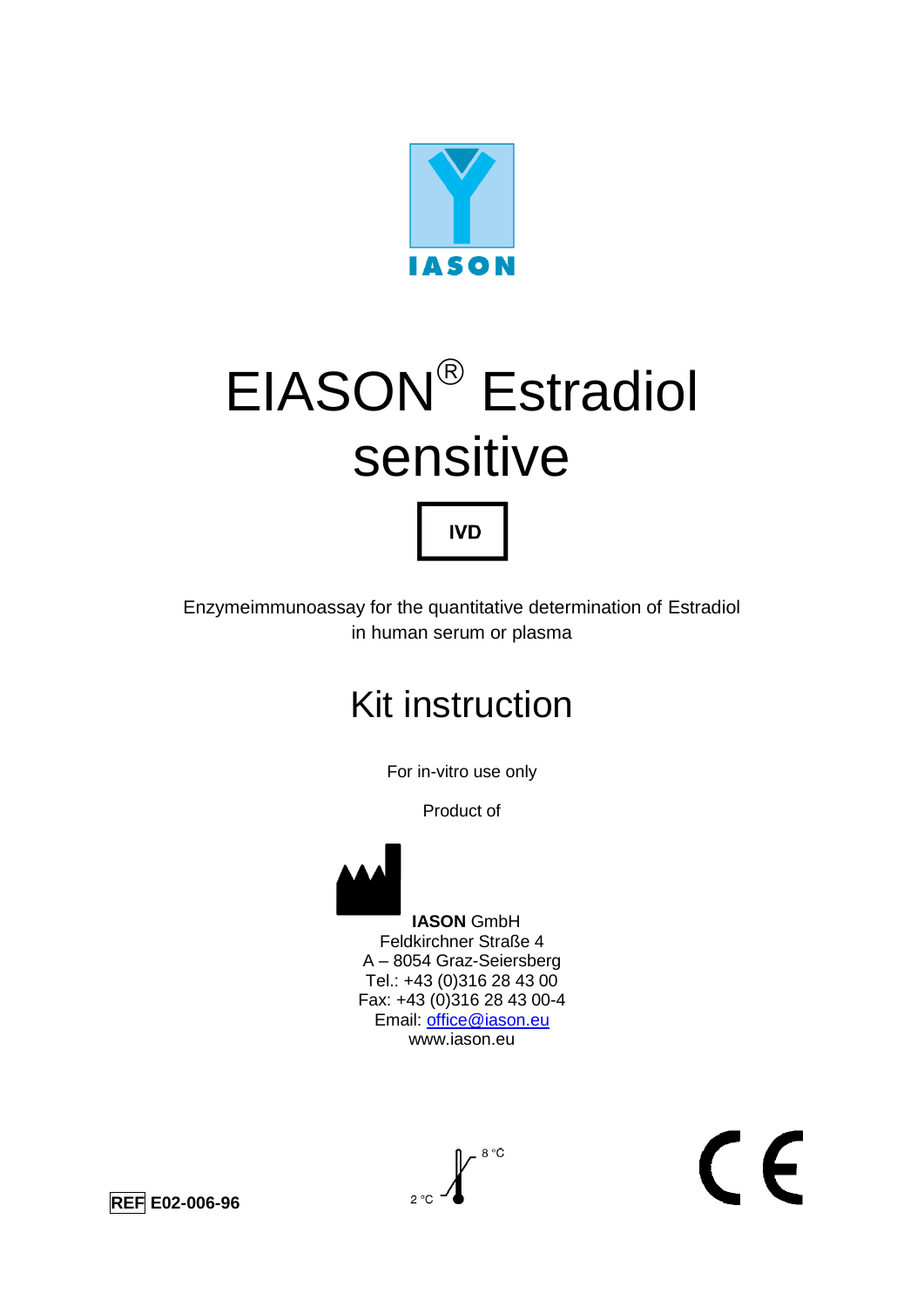#### **Used IFU-Symbols**

| <b>Symbol</b>            | <b>English</b>                | <b>Symbol</b>  |                   |
|--------------------------|-------------------------------|----------------|-------------------|
| <b>IVD</b>               | In vitro diagnostic<br>device | <b>SUB</b>     | Substrate         |
| <b>REF</b>               | Order number                  | <b>CAL 0-4</b> | Calibrators       |
|                          | Product of                    | <b>STOP</b>    | Stop solution     |
| 8 °C<br>$2^{\circ}C$     | Storage                       | <b>WASH</b>    | Wash Buffer       |
| $\epsilon$<br>$\sqrt{1}$ | <b>European Conformity</b>    | <b>LOT</b>     | <b>Batch code</b> |
|                          | <b>Expiry date</b>            | <b>DIL</b>     | Sample Diluent    |
| <b>CONJ</b>              | Conjugate                     | <b>MPL</b>     | Microplate        |

#### **Intended use**

*For in-vitro use only.*

The EIASON® Estradiol sensitive ELISA is an enzyme immunoassay for the quantitative in vitro diagnostic measurement of Estradiol in serum and plasma

#### **Summary**

Estradiol (1,3,5(10)-estratriene-3,17β-diol; 17β-estradiol; E2) is a C18 steroid hormone with a phenolic A ring. This steroid hormone has a molecular weight of 272.4. It is the most potent natural Estrogen, produced mainly by the Graffian follicle of the female ovary and the placenta, and in smaller amounts by the adrenals, and the male testes.

Estradiol (E2) is secreted into the blood stream where 98% of it circulates bound to sex hormone binding globulin (SHBG) and to a lesser extent to other serum proteins such as albumin. Only a small fraction circulates as free hormone or in the conjugated form.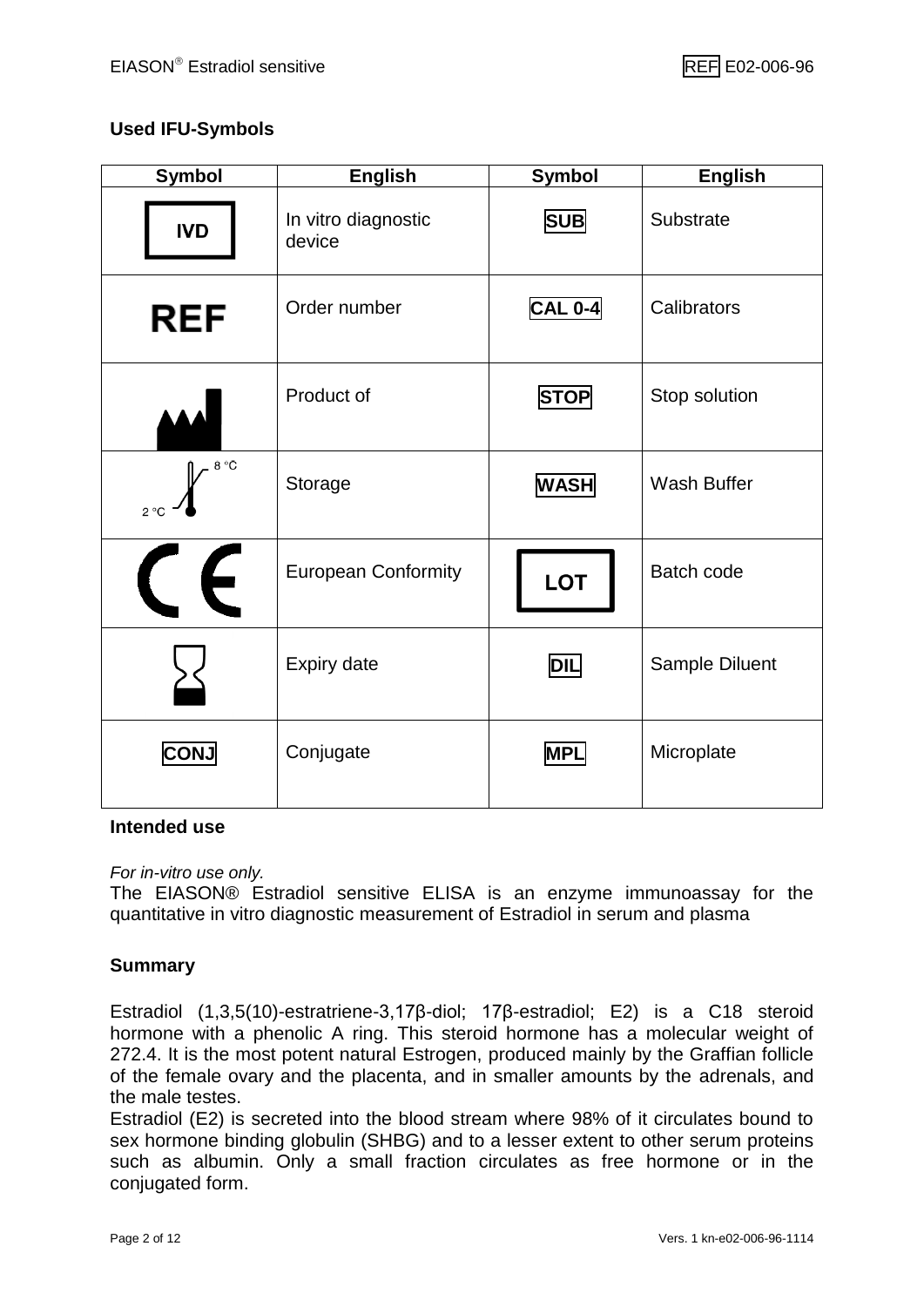Estrogenic activity is affected via estradiolreceptor complexes which trigger the appropriate response at the nuclear level in the target sites. These sites include the follicles, uterus, breast, vagine, urethra, hypothalamus, pituitary and to a lesser extent the liver and skin. In non-pregnant women with normal menstrual cycles, estradiol secretion follows a cyclic, biphasic pattern with the highest concentration found immediately prior to ovulation.

The rising estradiol concentration is understood to exert a positive feedback influence at the level of the pituitary where it influences the secretion of the gonadotropins, follicle stimulating hormone (FSH), and luteinising hormone (LH), which are essential for folicular maturation and ovulation, respectively.

Following ovulation, estradiol levels fall rapidly until the luteal cells become active resulting in a secondary gentle rise and plateau of estradiol in the luteal phase. During pregnancy, maternal serum Estradiol levels increase considerably, to well above the pre-ovulatory peak levels and high levels are sustained throughout pregnancy.

Serum Estradiol measurements are a valuable index in evaluating a variety of menstrual dysfunctions such as precocious or delayed puberty in girls and primary and secondary amenorrhea and menopause.

Estradiol levels have been reported to be increased in patients with feminising syndromes, gynaecomastia and testicular tumors.

In cases of infertility, serum Estradiol measurements are useful for monitoring induction of ovulation following treatment with, for example, clomiphene citrate, LHreleasing hormone (LH-RH), or exogenous gonadotropins. During ovarian hyperstimulation for in vitro fertislisation (IVF), serum estradiol concentrations are usually monitored daily for optimal timing of human chorionic gonadotropin (hCG) administration and oocyte collection.

#### **Assay principle**

The EIASON® Estradiol sensitive ELISA Kit is a solid phase enzyme-linked immunosorbent assay (ELISA), based on the principle of competitive binding.

The microtiter wells are coated with a polyclonal antibody directed towards an antigenic site on the Estradiol molecule. Endogenous Estradiol of a patient sample competes with an Estradiol horseradish peroxidise conjugate for binding to the coated antibody. After incubation the unbound conjugate is washed off. The amount of bound peroxidase conjugate is reverse proportional to the concentration of Estradiol in the sample. After addition of the substrate solution, the intensity of colour developed is reverse proportional to the concentration of Estradiol in the patient sample.

#### **Warnings and precautions**

The EIASON® Estradiol sensitive ELISA Kit is for in vitro diagnostic use only and is not for internal use in humans or animals. This product must be used strictly in accordance with the instructions set out in the Package Insert. IASON will not be held responsible for any loss or damage (except as required by statute) caused, arising out of non-compliance with the instructions provided.

CAUTION: this kit contains material of human and/or animal origin. Handle kit reagents as if capable of transmitting an infectious agent.

Source material from Human origin which is used in this kit was tested and found negative for HbsAG and HIV as well as for HCV antibodies. However, since there is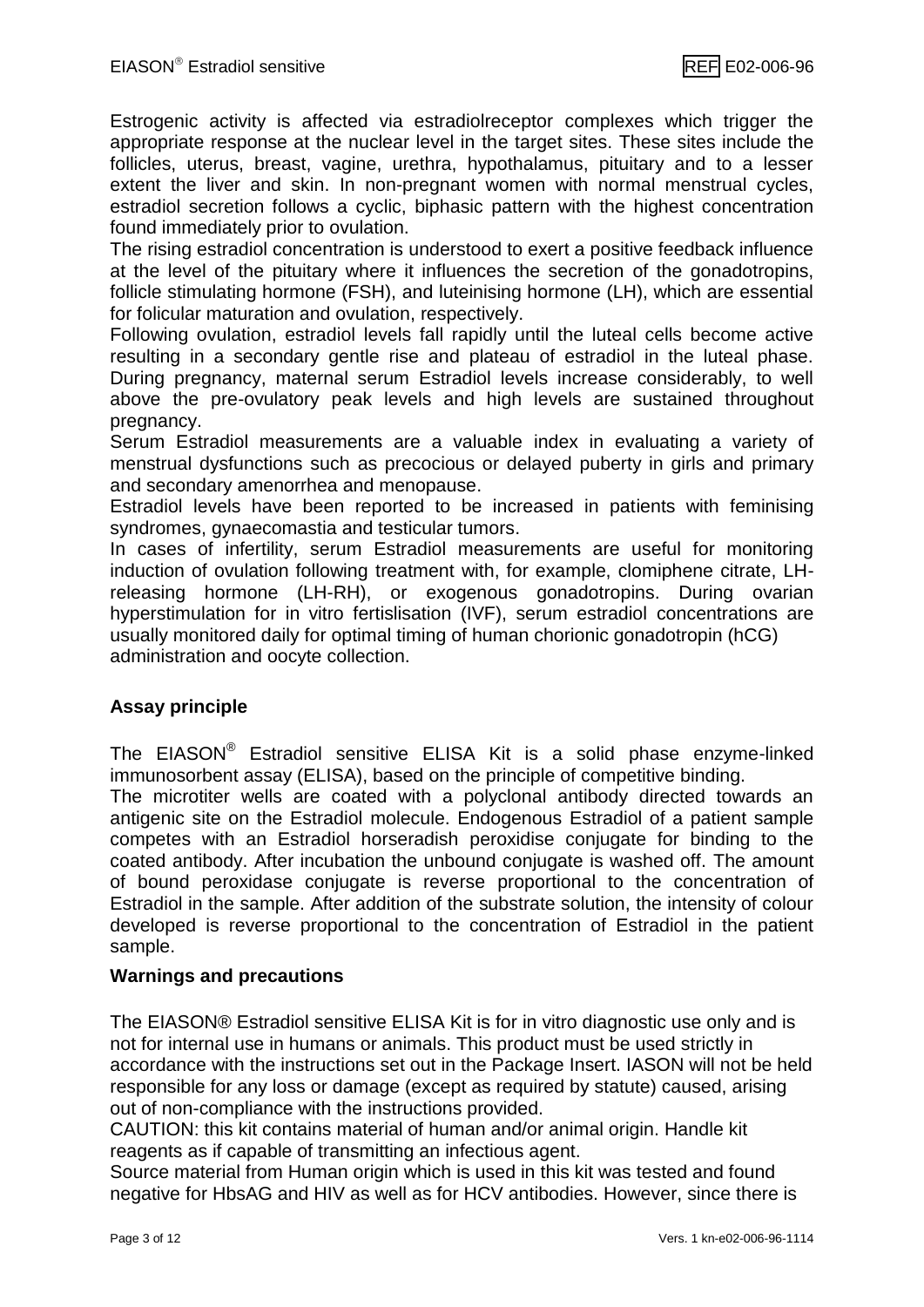no diagnostic procedure that excludes these agents with 100 percent certainty all components should be handled as potentially hazardous material.

Appropriate precautions and good laboratory practices must be used in the storage, handling and disposal of the kit reagents. Disposal of kit reagents should be in accordance with local regulations.

#### **Shelf life and storage of reagents**

This kit is stable until the stated expiry date if stored as specified. Upon receipt, store all reagents at  $2-8$ °C.

Opened reagents must be stored at 2-8°C. Microtiter wells must be stored at 2-8°C. Once the foil bag has been opened, care should be taken to close it tightly again. Opened kits retain activity for two months if stored as described above

#### **Storage and preparation of serum samples**

Serum or plasma (EDTA-, Heparin- or citrate plasma) can be used in this assay. Do not use haemolytic, icteric or lipaemic specimens.

Please note: Samples containing sodium azide should not be used in the assay. Do not use lipaemic or grossly haemolytic or icteric specimens.

#### Serum:

Collect blood by venipuncture, allow to clot, and separate serum by centrifugation at room temperature. Do not centrifuge before complete clotting has occurred. Patients receiving anticoagulant therapy may require increased clotting time.

Plasma:

Whole blood should be collected into centrifuge tubes containing anti coagulant and centrifuged immediately after collection.

#### Storage:

Specimens should be capped and may be stored for up to 5 days at 2-8°C prior to assaying. Specimens held for a longer time should be frozen only once at -20°C prior to assay. When required, thaw test sera at room temperature and mix gently to ensure homogeneity.

#### Specimen Dilution:

If in an initial assay, a specimen is found to contain more than the highest standard, the specimens can be diluted with **DIL** and reassayed as described in Assay Procedure.

For the calculation of the concentrations this dilution factor has to be taken into account.

Example:

a) Dilution 1:10: 10 μl Serum + 90 μl  $DIL$  (mix thoroughly)

b) Dilution 1:100: 10 μl dilution a) 1:10 + 90 μl  $\overline{DIL}$  (mix thoroughly).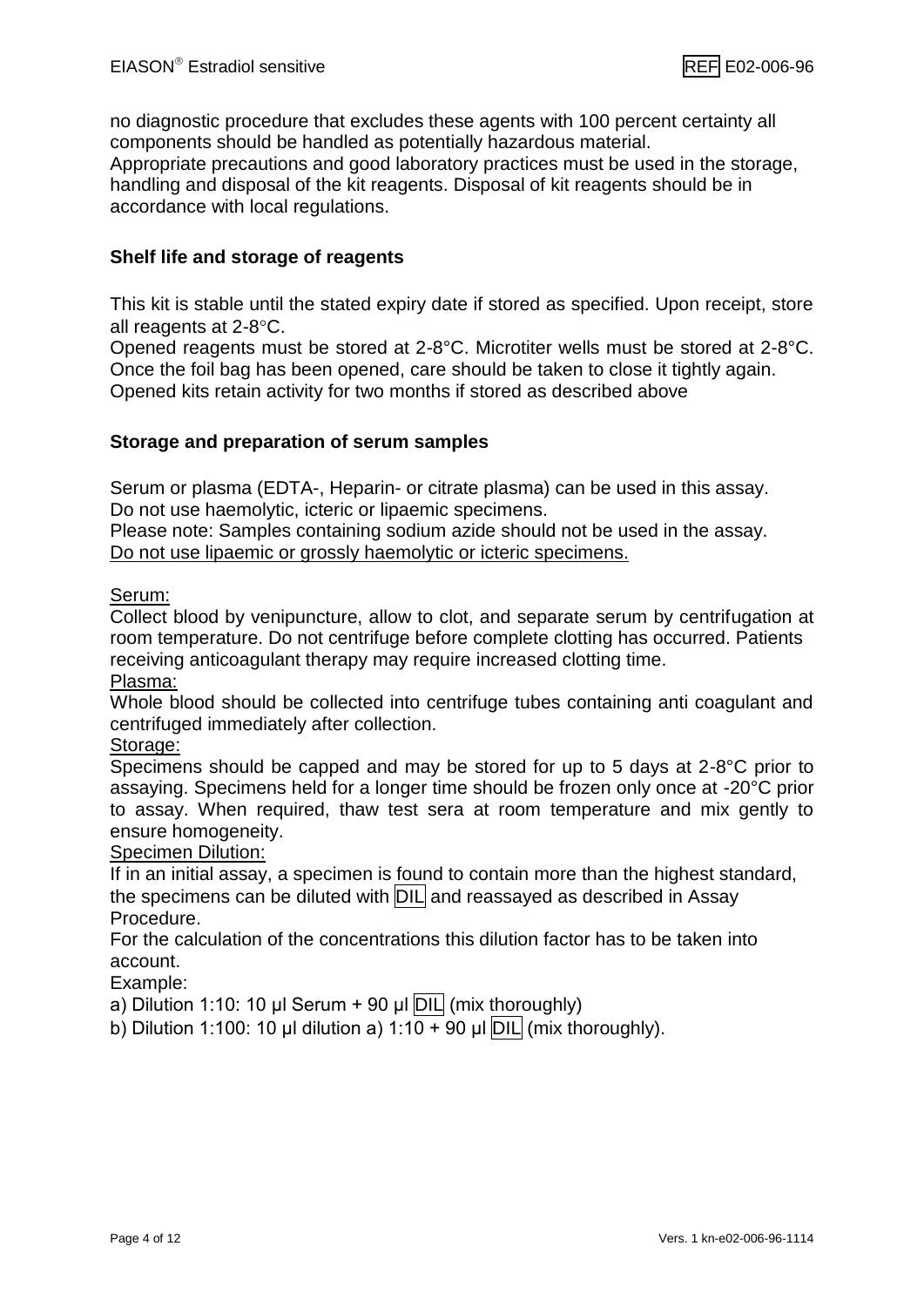#### **Materials provided**

*Allow all reagents 1-7 to reach room temperature before use.*

- 1. MPL ELISA strip wells coated with an anti-Estradiol antibody (polyclonal). (96 wells in total, 8 wells per strip). Before opening the packet of strip wells, allow it to stand at room temperature (20-25°C) for at least 30 minutes. After opening, keep any unused wells in the original foil packet (reseal with adhesive tape) and in the self-seal plastic bag with the desiccant provided. Store at 2-8°C and use within 2 months;
- 2. CAL 0-4 Calibrators(1 mL each); ready to use: Concentrations: 0; 3; 10; 50; 200 pg/mL Conversion: 1 pg/mL = 3.67 pmol/l;
- 3. DIL Sample diluent 1 vial, 3 mL, ready to use
- 4. WASH Wash solution (30 mL, 40 x concentrated); dilute to 1.2 L with distilled water before use. The diluted WASH is stable for 2 weeks at room temperature;
- 5. CONJ Enzyme Conjugate 1 vial, 25 mL, ready to use Estradiol conjugated to horseradish peroxidase;
- 6. SUB Peroxidase substrate (tetramethyl benzidine; TMB; 25 mL ready to use);
- 7. STOP Stop solution (0.5 M sulphuric acid; 14 mL ready to use);

#### **Materials required but not provided in the kit**

- Pipettes capable of dispensing 100 µL and 200 µL
- Distilled water
- ELISA plate reader suitable for 96 well formats and capable of measuring absorbances at 450 and 405 nm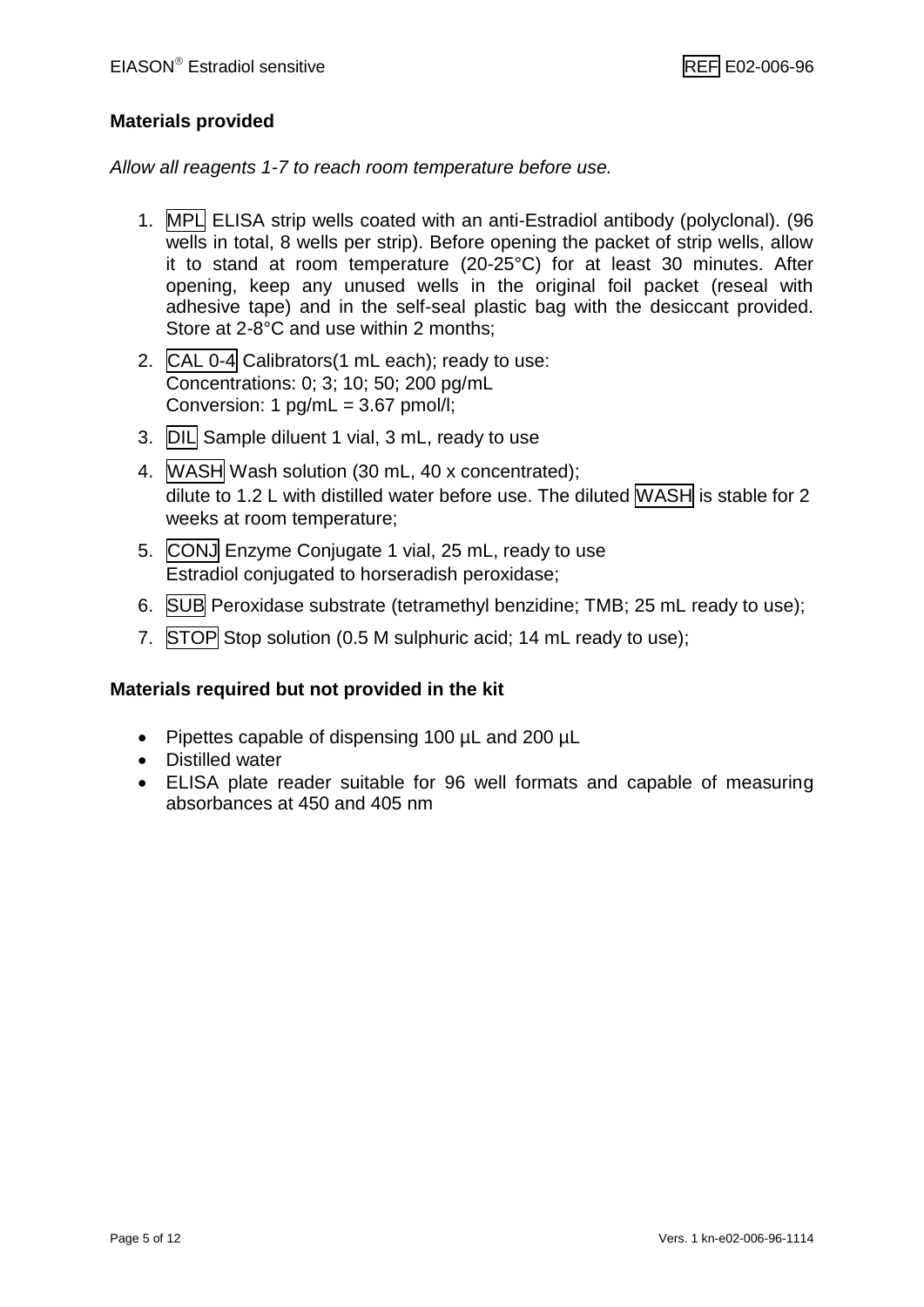#### **Assay procedure**

All reagents and specimens must be allowed to come to room temperature before use. All reagents must be mixed without foaming. Once the test has been started, all steps should be completed without interruption. As a general rule the enzymatic reaction is linearly proportional to time and temperature. Calculate the number of individual MPL wells needed for the assay. Allow all the reagents supplied including the appropriate number of strips to reach room temperature, fit the number of strip wells required firmly into the frame provided.

Controls and a standard curve should always be included in each assay run.

- 1. Pipette 100  $\mu$ L of CAL 0-4, controls and test sera into the wells (in duplicate).
- 2. Pipette carefully 200 µL of CONJ into each well. Thoroughly mix for 10 seconds. It is important to have a complete mixing in this step
- 3. Incubate for 4 hour at 20-25°C.
- 4. After the incubation with CONJ, discard the CONJ by briskly inverting the wells over a suitable receptacle, wash 3 times with 400uL diluted WASH per well and each time tap the inverted wells gently on a clean dry absorbent surface to remove any droplets of wash buffer.
- 5. Pipette carefully 200 µL of SUB into each well.
- 6. Incubate for 30 minutes at 20-25°C in the dark during which time a blue colour will develop.
- 7. Stop the substrate reaction by careful addition of 100  $\mu$ L of STOP to each well (this will cause the blue colour to turn yellow) and shake the plate for about 5 seconds on a plate shaker to ensure uniformity of the solution in each well. It is most important to ensure that the substrate incubation time (i.e. time from addition of SUB to addition of STOP) is the same for each well.
- 8. Measure the absorbance of each well at 450 nm as reading filter (and 405 nm as overrange filter if possible) (reference 620 – 650 nm) within 10 minutes after adding the stop solution.

or fully automated on

- > IASON<sup>®</sup> Quardette
- > IASON<sup>®</sup> PersonalLab
- > **IASON<sup>®</sup> Gladiator**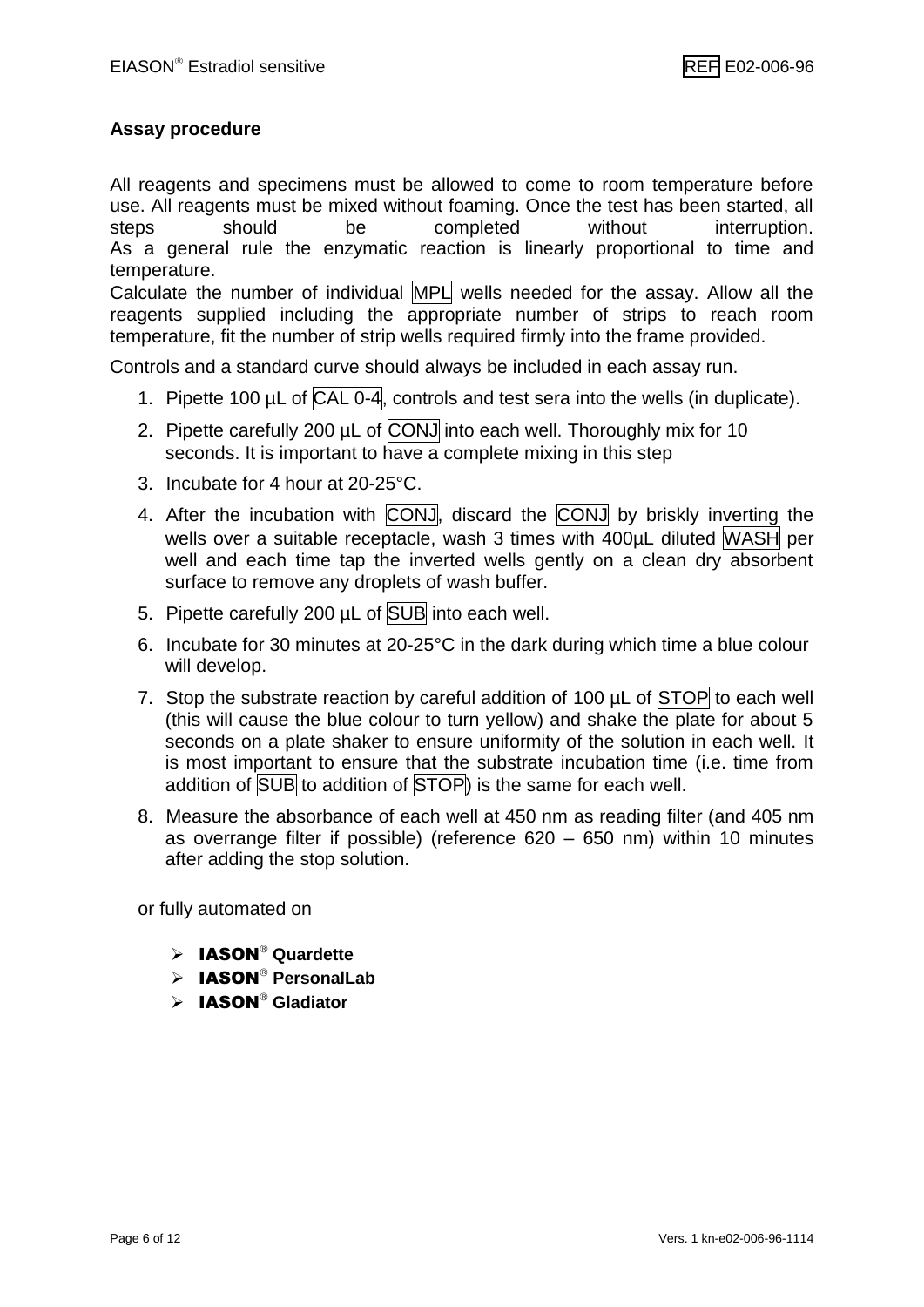#### **Quality control**

The regular use of control samples at several analyte levels is advised to ensure dayto-day validity of results. Controls should be tested as unknowns. Quality Control charts should be maintained to follow the assay performance.

Good laboratory practice requires that controls be run with each calibration curve. A statistically significant number of controls should be assayed to establish mean values and acceptable ranges to assure proper performance.

It is recommended to use control samples according to state and federal regulations. The use of control samples is advised to assure the day to day validity of results. Use controls at both normal and pathological levels.

The controls and the corresponding results of the QC-Laboratory are stated in the QC certificate added to the kit. The values and ranges stated on the QC sheet always refer to the current kit lot and should be used for direct comparison of the results. It is also recommended to make use of national or international Quality Assessment programs in order to ensure the accuracy of the results. Employ appropriate statistical methods for analysing control values and trends. If the results of the assay do not fit to the established acceptable ranges of control materials patient results should be considered invalid. In this case, please check the following technical areas: Pipetting and timing devices; photometer, expiration dates of reagents, storage and incubation conditions, aspiration and washing methods.

After checking the above mentioned items without finding any error contact your distributor or IASON directly.

#### **Calculation of results**

- Draw a standard curve by plotting the absorbance of each standard against its concentration. Read off the values of the test samples. Samples with concentrations higher than that of the highest standard have to be further diluted. For the calculation of the concentrations this dilution factor has to be taken into account.
- Alternative data reduction techniques may be employed but users should confirm that the selected curve fit is appropriate and gives acceptable results. 4PL (4 parameter logistics) or point-to-point fits are recommended.

#### **Sample assay data**

| Calibrator [pg/mL] | Absorbance at 450 nm |
|--------------------|----------------------|
|                    | 2.03                 |
| 3                  | 1.83                 |
| 10                 | 1.38                 |
| 50                 | 0.63                 |
| 200                | 0.30                 |

Example of typical results obtained with EIASON® Estradiol calibrators:

This data is for illustration only and must not be used for the calculation of any sample result.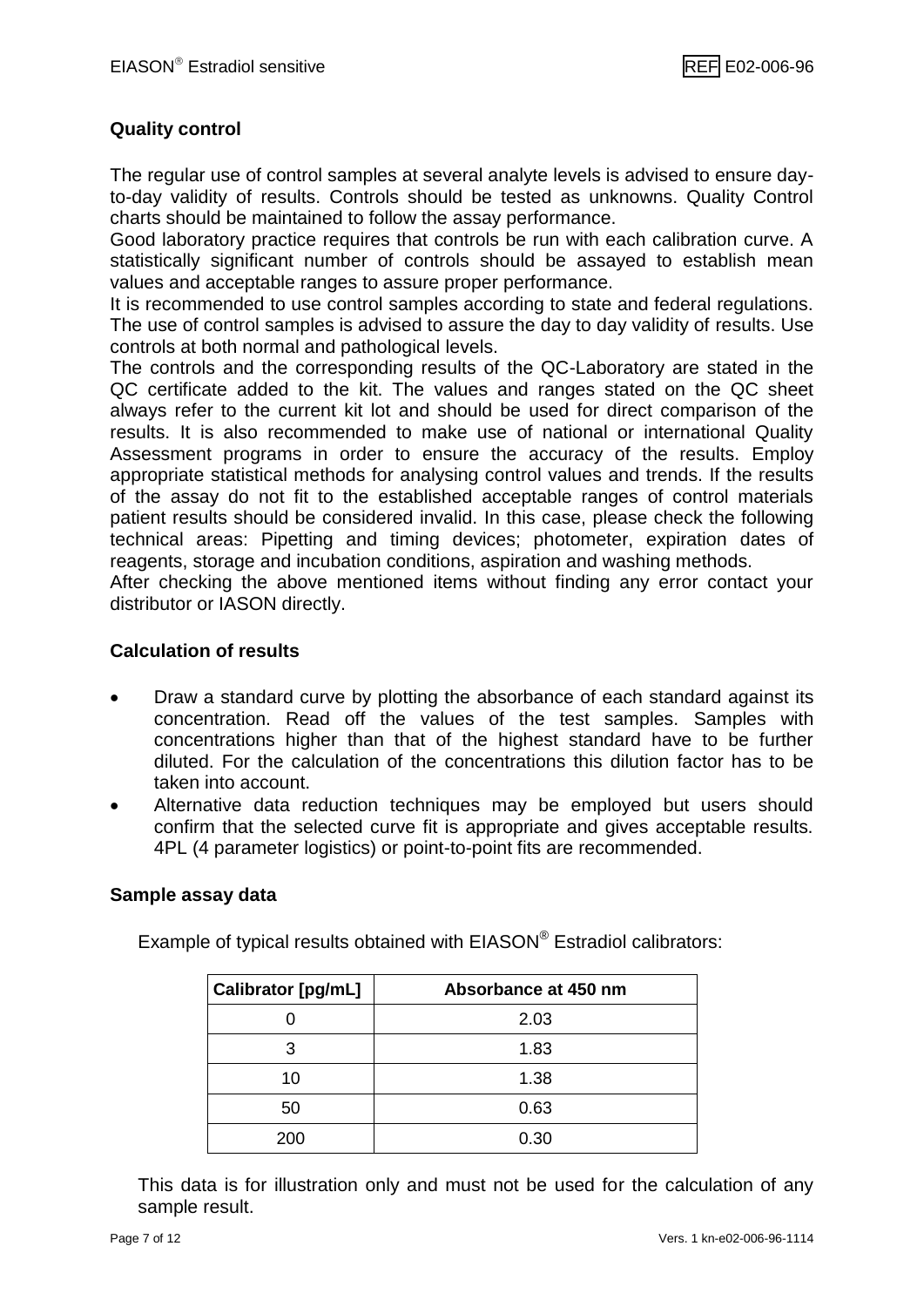#### **Typical calibration curve**



This sample calibration curve is for illustration only.

#### **Expected Values**

|                 | 5-95% percentile |
|-----------------|------------------|
|                 | pg/mL            |
| Males           | $10 - 36$        |
| Females         |                  |
| Pre-menopausal  | $13 - 191$       |
| Post-menopausal | $11 - 65$        |
|                 |                  |

Each laboratory is recommended to determine ranges for their local population. The results alone should not be the only reason for any therapeutic consequences. The results should be correlated to other clinical observations and diagnostic tests

#### **ASSAY CHARACTERISTICS**

#### **Assay dynamic range**

The range of the assay is between 0-200 pg/mL.

#### **Cross-reactivity**

| <b>Steroid</b>  | <b>Cross-reactivity</b> | <b>Steroid</b>          | <b>Cross-reactivity</b> |
|-----------------|-------------------------|-------------------------|-------------------------|
|                 | %                       |                         | %                       |
| Estradiol       | 100                     | 11-Desoxycorticosterone |                         |
| Estron          | 0.2                     | 21-Desoxycortisol       |                         |
| <b>Estriol</b>  | 0.05                    | Dihydrotestosterone     |                         |
| Androstenedione |                         | Dihydroepiandrosterone  |                         |
| Androsterone    |                         | 20-Dihydroprogesterone  |                         |
| Corticosterone  |                         | 11-Hydroxyprogesterone  |                         |
| Epiandrosterone |                         | 17a-Hydroxyprogesterone |                         |
| 16-Epiestriol   |                         | 17a-Pregnenolone        |                         |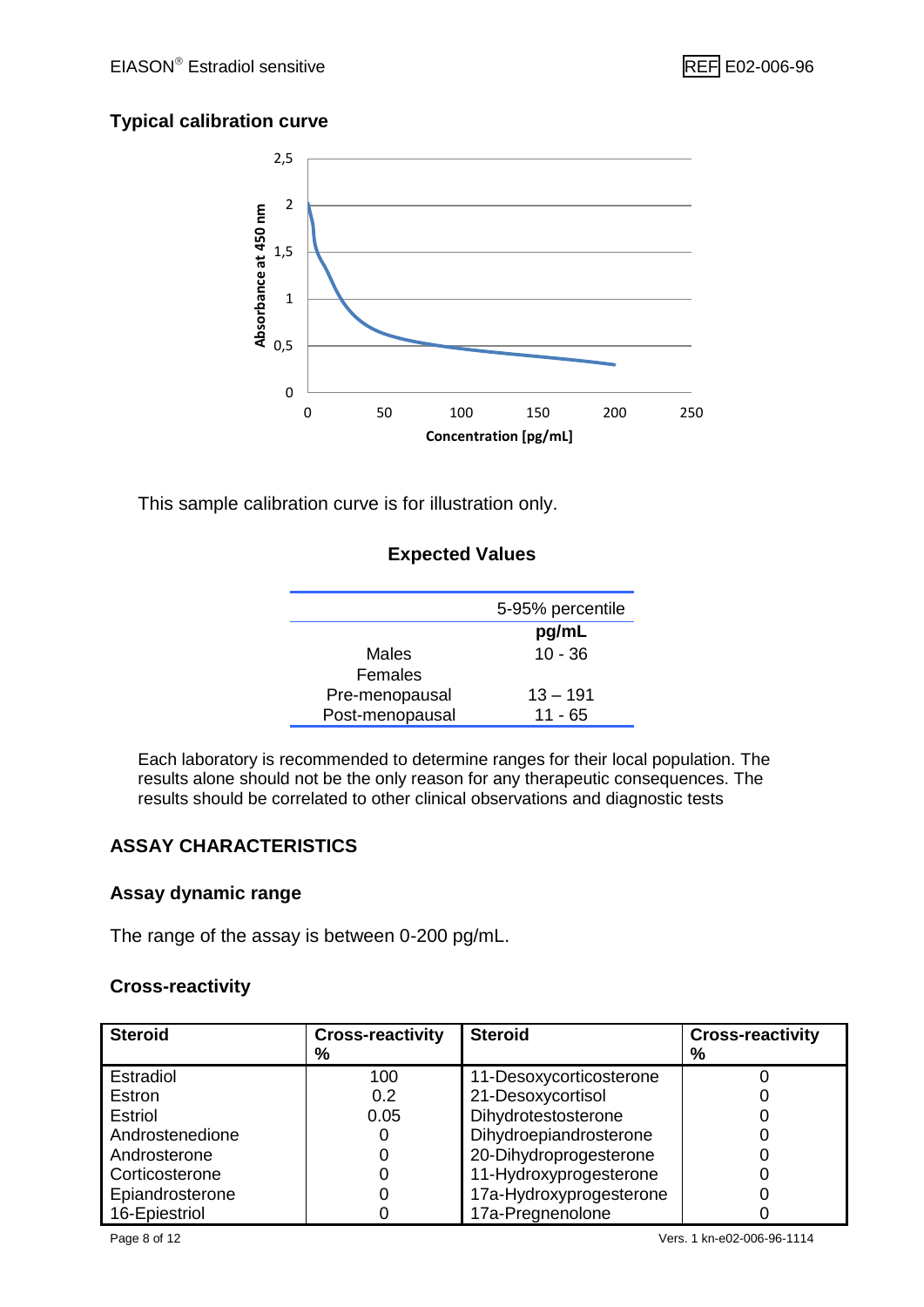| Estradiol-3-sulfate     | 17a Progesterone |  |
|-------------------------|------------------|--|
| Estradiol-3-glucuronide | Pregnanediol     |  |
| Estradiol-17?           | Pregnantriol     |  |
| Estriol-16-glucuronide  | Pregnenolone     |  |
| Estrone-3-sulfate       | Progesterone     |  |
| Dehydroepiandrosterone  | Testosterone     |  |
| 11-Desoxycortisol       |                  |  |

#### **Analytical sensitivity: < 1.4 pg/mL**

The analytical sensitivity was calculated from the mean minus two standard deviations of twenty (20) replicate analyses of CAL 0.

#### **Precision**

| Intra-assay-precision (n=20) |              |               | Inter-assay-precision (n=12) |              |               |
|------------------------------|--------------|---------------|------------------------------|--------------|---------------|
| sample                       | Mean [pg/mL] | <b>CV [%]</b> | sample                       | Mean [pg/mL] | <b>CV [%]</b> |
|                              | 8.21         | 7.87          |                              | 7.87         | 8.78          |
| в                            | 18.50        | 5.68          |                              | 17.87        | 7.25          |
|                              | 27.62        | 5.52          |                              | 26.71        | 6.78          |

#### **Recovery**

Samples have been spiked by adding Estradiol solutions with known concentrations in a 1:1 ratio. The expected values were calculated by addition of half of the values determined for the undiluted samples and half of the values of the known solutions. The % Recovery has been calculated by multiplication of the ratio of the measurements and the expected values with 100.

| <b>Sample</b> | Added conc. 1:1 (v/v)<br>[pg/mL] | <b>Measured conc.</b><br>[pg/mL] | <b>Expected conc.</b><br>[pg/mL] | Recovery [%] |
|---------------|----------------------------------|----------------------------------|----------------------------------|--------------|
|               | 0                                | 58.30                            |                                  |              |
|               | 100.0                            | 116.58                           | 129.15                           | 90.3         |
| A             | 25.0                             | 55.19                            | 54.15                            | 101.9        |
|               | 5.0                              | 32.70                            | 34.15                            | 95.7         |
|               | 1.5                              | 26.65                            | 30.65                            | 87.0         |
|               | 0                                | 19.07                            |                                  |              |
|               | 100.0                            | 95.71                            | 109.54                           | 87.4         |
| B             | 25.0                             | 35.02                            | 34.54                            | 101.4        |
|               | 5.0                              | 16.52                            | 14.54                            | 113.7        |
|               | 1.5                              | 12.52                            | 11.04                            | 113.4        |
|               | $\Omega$                         | 78.22                            |                                  |              |
|               | 100.0                            | 158.73                           | 139.11                           | 114.1        |
| C             | 25.0                             | 69.43                            | 64.11                            | 108.3        |
|               | 5.0                              | 37.93                            | 44.11                            | 86.0         |
|               | 1.5                              | 34.72                            | 40.61                            | 85.5         |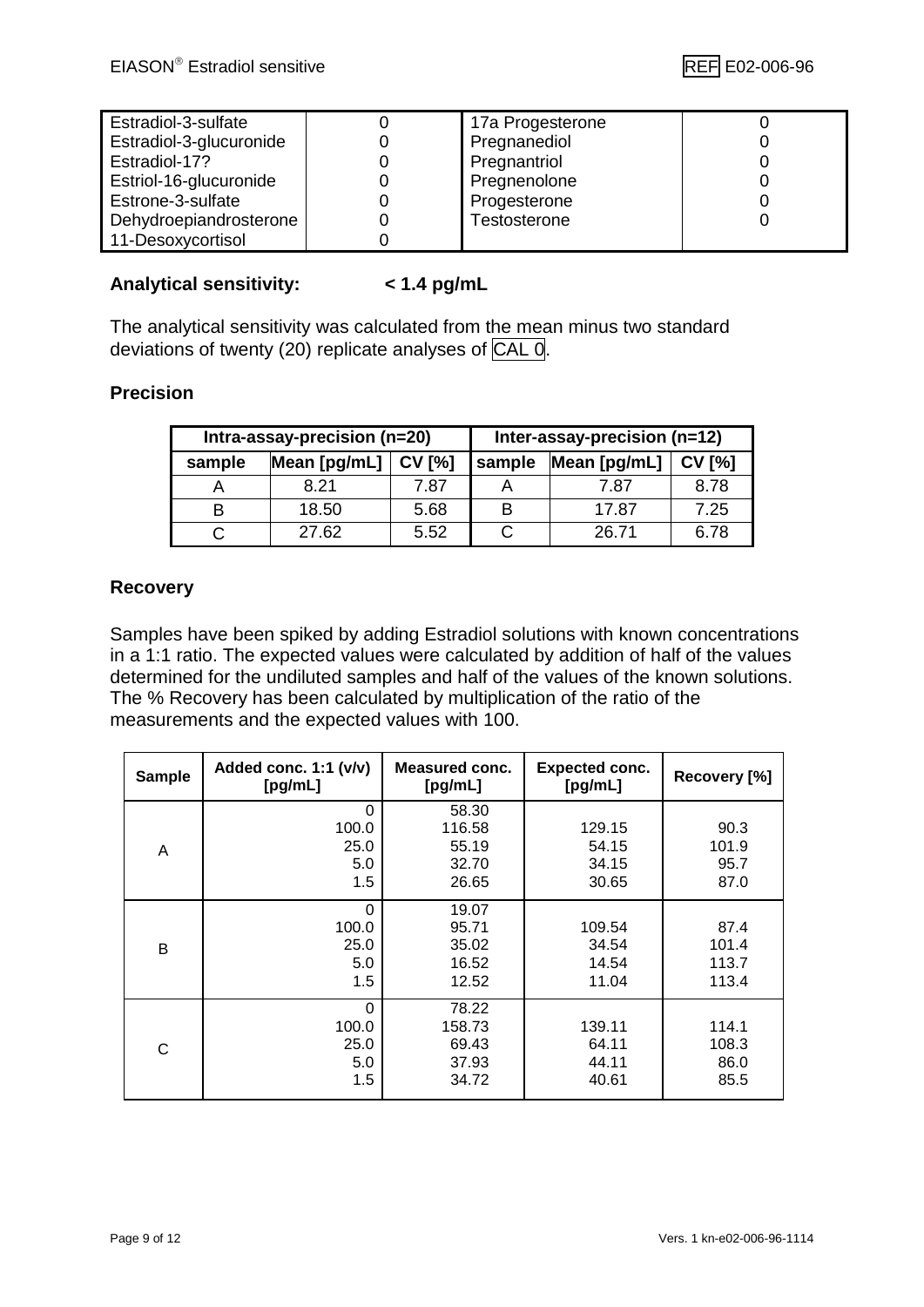#### **Linearity**

| <b>Dilution</b><br><b>Sample</b> |      | <b>Measured conc.</b><br>[pg/mL] | <b>Expected conc.</b><br>[pg/mL] | <b>Recovery</b><br>[%] |
|----------------------------------|------|----------------------------------|----------------------------------|------------------------|
|                                  | None | 50.64                            | 50.64                            |                        |
|                                  | 1:2  | 23.01                            | 25.32                            | 90.9                   |
| A                                | 1:4  | 12.83                            | 12.66                            | 101.3                  |
|                                  | 1:8  | 7.23                             | 6.33                             | 114.3                  |
|                                  | None | 20.68                            | 20.68                            |                        |
|                                  | 1:2  | 11.47                            | 10.34                            | 110.9                  |
| B                                | 1:4  | 5.82                             | 5.17                             | 112.6                  |
|                                  | 1:8  | 2.95                             | 2.59                             | 114.3                  |
|                                  | None | 65.74                            | 20.68                            |                        |
|                                  | 1:2  | 29.46                            | 32.87                            | 89.6                   |
| С                                | 1:4  | 15.10                            | 16.44                            | 91.8                   |
|                                  | 1:8  | 8.16                             | 8.22                             | 99.2                   |

#### **Interferences**

Any improper handling of samples or modification of this test might influence the results.

#### Drug Interferences

Until today no substances (drugs) are known to us, which have an influence to the measurement of Estradiol in a sample. No high-dose-hook effect was observed in this test.

#### **LEGAL ASPECTS**

#### **Reliability of results**

The test must be performed exactly as per the manufacturer's instructions for use. Moreover the user must strictly adhere to the rules of GLP (Good Laboratory Practice) or other applicable national standards and/or laws. This is especially relevant for the use of control reagents. It is important to always include, within the test procedure, a sufficient number of controls for validating the accuracy and precision of the test.

The test results are valid only if all controls are within the specified ranges and if all other test parameters are also within the given assay specifications. In case of any doubt or concern please contact IASON.

#### **Therapeutic consequences**

Therapeutic consequences should never be based on laboratory results only even if all test results are in agreement with the items as stated under Reliability of Results. Any laboratory result is only a part of the total clinical picture of a patient.

Only in cases where the laboratory results are in acceptable agreement with the overall clinical picture of the patient should therapeutic consequences be derived.

The test result itself should never be the sole determinant for deriving any therapeutic consequences.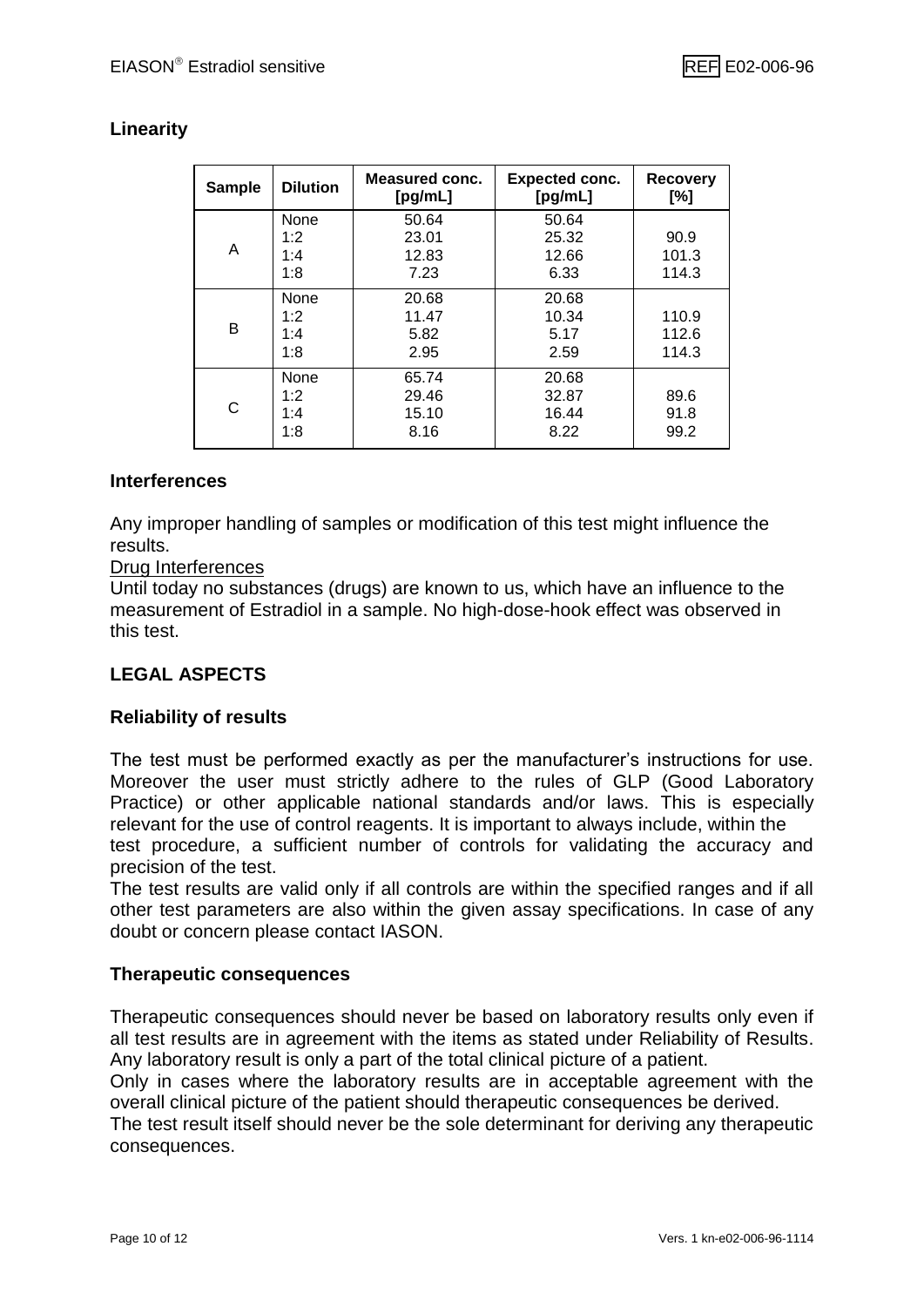#### **Liability**

Any modification of the test kit and/or exchange or mixture of any components of different lots from one test kit to another could negatively affect the intended results and validity of the overall test. Such modification and/or exchanges invalidate any claim for replacement.

Claims submitted due to customer misinterpretation of laboratory results subject to point Therapeutic Consequences are also invalid. Regardless, in the event of any claim, the manufacturer's liability is not to exceed the value of the test kit. Any damage caused to the test kit during transportation is not subject to the liability of the manufacturer.

#### **Useful publications**

- 1. Tsang, B.K., Armstrong, D.T. and Whitfield, J.F., Steroid biosyntheses by isolated human ovarianfollicular cells in vitro, J. Clin. Endocrinol. Metab. 51:1407 - 11 (1980).
- 2. Gore-Langton, R.E. and Armstrong, D.T., Follicular stoidogenesis and its control. In: The physiology of Reproduction, Ed.: Knobil, E., and Neill, J. et al., pp. 331-85. Raven Press, New York (1988).
- 3. Hall, P.F., Testicular Steroid Synthesis: Organization and Regulation. In: The Physiology of Reproduction, Ed.: Knobil, E., and Neill, J. et al., pp 975-98. Raven Press, New York (1988).
- 4. Siiteri, P.K. Murai, J.T., Hammond, G.L., Nisker, J.A., Raymoure, W.J. and Kuhn, R.W., The serum transport of steroid hormones, Rec. Prog. Horm. Res. 38:457 - 510 (1982).
- 5. Martin, B., Rotten, D., Jolivet, A. and Gautray, J-P-. Binding of steroids by proteins in follicular fluid of the human ovary, J.Clin. Endicrinol. Metab. 35: 443-47 (1981).
- 6. Baird, D.T., Ovarian steroid secretion and metabolism in women. In: The Endocrine Function of the Human Ovary. Eds.: James, V.H:T., Serio, M. and Giusti, G. pp. 125-33, Academic Press, New York (1976).
- 7. McNastty, K.P., Baird, D.T., Bolton, a., Chambers, P., Corker, C.S. and McLean, H., concentration of oestrogens and androgens in human ovarian venous plasma and follicular fluid throughout the menstrual cycle, J. Endocrinol. 71:77-85 (1976).
- 8. Abraham, G.E., Odell, W.D., Swerdloff, R.S., and Hopper, K., Simultaneous radioimmunoassay of plasma FSH, LH, progesterone, 17-hydroxyprogesterone and estradiol-17ß during the menstrual cycle, J.Clin. Endocrinol. Metab. 34:312-18 (1972).
- 9. March, C.M., Goebelsmann, U., Nakumara, R.M., and Mishell, D.R., Roles of oestradiol and progesterone in eliciting midcycle luteinising hormone and follicle stimulating hormone surges. J. clin. Endicrinol. Metab. 49:507-12 (1979).
- 10. Simpson, E.R., and McDonald, P.C., Endocrinology of Pregnancy. In: Textbook of Endocrinology, Ed.: Williams, R.H. pp412-22, Saunders Company, Philadelphia (1981).
- 11. Jenner, M.R., Kelch, R.P., et al., Hormonal Changes in prepubertal children, pubertal females and in precocious puberty, premature thelarche, hypogonadism and in a child with feminising tumour, J. clin. Endocrinol. 34: 521 (1982).
- 12. Goldstein, D. et al., Correlation between oestradiol and progesterone in cycles with luteal phase deficiency, Fertil. Steril. 37: 348-54 (1982).
- 13. Kirschner, M.A., therole of hormones in the etiology of human breast cancer, Cancer 39:2716 26 (1977).
- 14. Odell, W.D. and Swerdloff, R.D., Abnormalities of gonadal function in men, clin. Endocr. 8:149-80 (1978). 15. McDonald, P.c., Madden, J.C., Brenner, P.F., Wilson, J.D. and Siiteri, P.K. Origin of oestrogen in normal
- men and women with testicular feminisation, J.Clin. Endcrinol. Metabol. 49:905 (1979). 16. Peckham, M.J: and McElwain, T.J:, Testicular tumours, J.Clin. Endocrinol. Metab. 4:665-692 (1975).
- 17. Taubert, H.d. and Dericks-Tan, J.s.E., Induction ofr ovulation by clomiphene citrate in combination with high doses of oestrogens or nasal application of LH-RH. In: Ovulation in the Human. Eds.: Crosignandi, P.G. and Mishell, D.R., pp.265-73, Academic Press, New York (1976).
- 18. Fishel, S.B., Edwards, R.G., Purdy, J.M., Steptoe, P.C., Webster, J. Walters, E., cohen, J. Fehilly, C. Hewitt, J., and Rowland, G., Implantation, abortion and birth after in-vitro fertilisation using the natural menstrual cycle or follicular stimulation with clomiphene citrate and human menopausal gonadotropin, J. In Vitro Fertil. Embryo Transfer, 1:24-28 (1985).
- 19. Wramsby, H., Sundstorm, P- and Leidholm, P., Pregnancy rate in relation to number of cleaved eggs replaced after in vitro-fertilisation of stimulating cycles monitored by serum levels of oestradiol and progesterone as sole index. Human Reproduction 2: 325-28 (1987).
- 20. Ratcliff, W.A., Carter, G.D., et al., Estradiol assays: applications and guidelines for the provision of clinical biochemistry service, Ann. Clin. Biochem. 25:466-483 (1988).
- 21. Tietz, N.W. Textbook of Clinical Chemistry. Saunders, 1986.